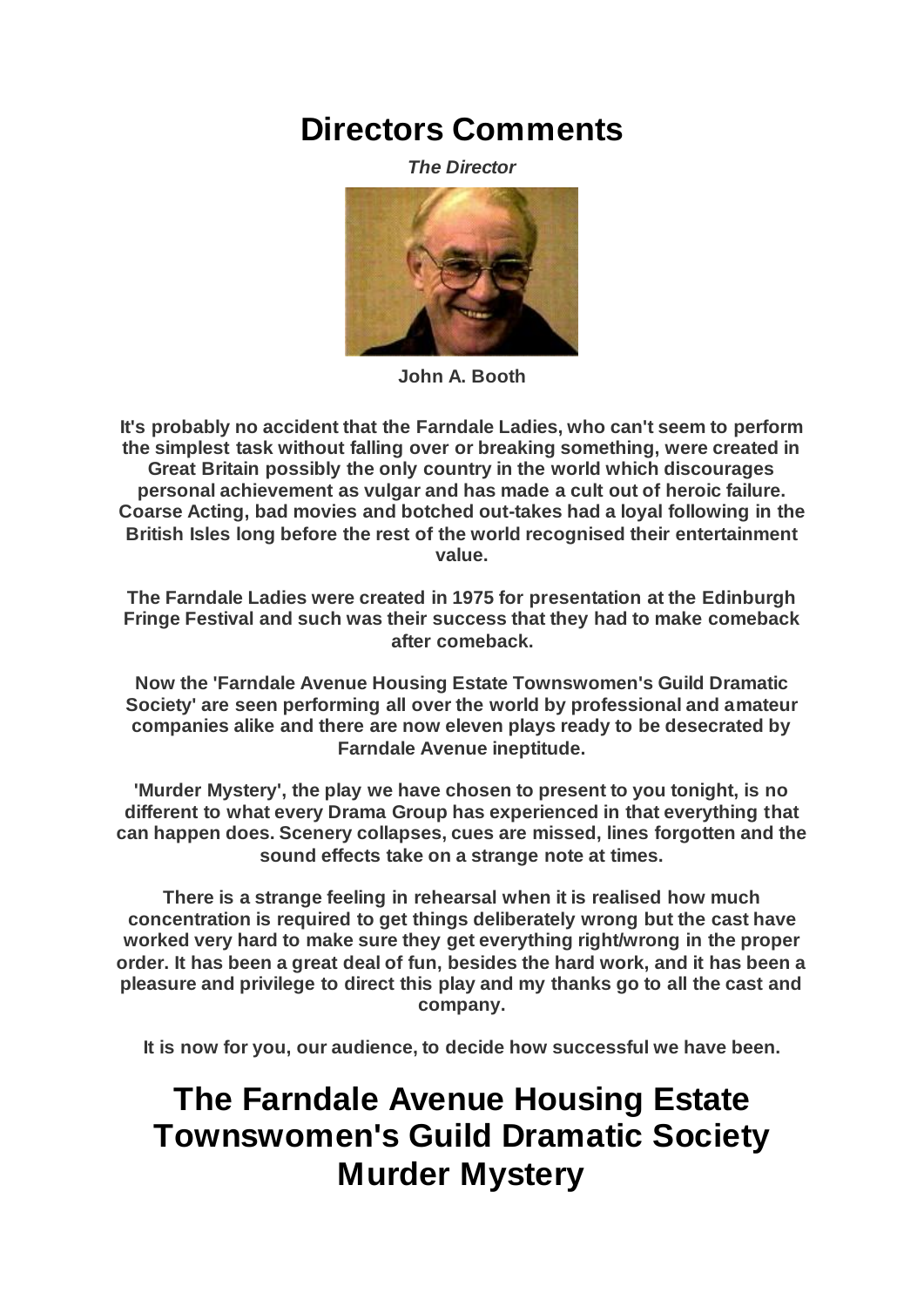## **by David McGillivray & Walter Zerlin Jnr (by arrangement with Samuel French Ltd)**

## **CAST OF CHARACTERS**

| <b>Augusta Wind</b>     | Sylvia (playing inspector O'Reilly)                                                                                                                                                                   |
|-------------------------|-------------------------------------------------------------------------------------------------------------------------------------------------------------------------------------------------------|
| <b>Brenda Taylor</b>    | <b>Mrs Reece (playing Clarissa Rook,</b><br>Lady Bishop's Sister, Régine, the<br>French maid, Patricia Bishop, Lady<br><b>Bishops Niece; Letitia Bishop, her</b><br>sister; Mr Goodbody, a solicitor) |
| <b>Margaret Cordery</b> | <b>Audrey (playing Lady Doreen</b><br>Bishop, a widow,<br>Violet Bishop, her spinster aunt, Mrs<br>King, the Colonel's wife;<br>Joan Bishop, Lady Bishop's cousin)                                    |
| <b>Elaine Farrow</b>    | Felicity (playing Pawn, a butler;<br><b>Colonel King, Lady Bishop's brother-</b><br><i>in-law</i> )                                                                                                   |
| <b>Candy Wright</b>     | Thelma <i>(playing</i> Daphne Bishop; <i>Lady</i><br>Bishop's daughter. Rose Bishop, her<br>spinster aunt)                                                                                            |
| <b>Rick Rosewell</b>    | Gordon Pugh Stage Manager (playing<br><b>Inspector O'Reilly)</b>                                                                                                                                      |
|                         |                                                                                                                                                                                                       |

*The action takes place in the drawing-room of Checkmate Manor. It is a winter evening, We think!*

| <b>Stage Manager</b>           | John A. Booth                                                                                    |
|--------------------------------|--------------------------------------------------------------------------------------------------|
| <b>Properties</b>              | <b>Lesley Balaam</b>                                                                             |
| <b>Sound Board Operator</b>    | <b>Brian Hight &amp; Peter Brown</b>                                                             |
| <b>Lighting Board Operator</b> | <b>Desmond Webb</b>                                                                              |
|                                | Stage Staff & Scenery Construction Bill Parsons, Terry Farrow, Bert Cook,<br><b>John Pollitt</b> |
| <b>Scenic Decoration</b>       | <b>Brian Denton</b>                                                                              |
| <b>Prompt</b>                  | <b>Brigid Redmond</b>                                                                            |
| <b>Wardrobe Department</b>     | June Booth, Anne Atkinson,                                                                       |
| <b>Dressers</b>                | Sylvia Johnson & Anita Smith                                                                     |
| <b>House Manager</b>           | <b>Colin Worrall</b>                                                                             |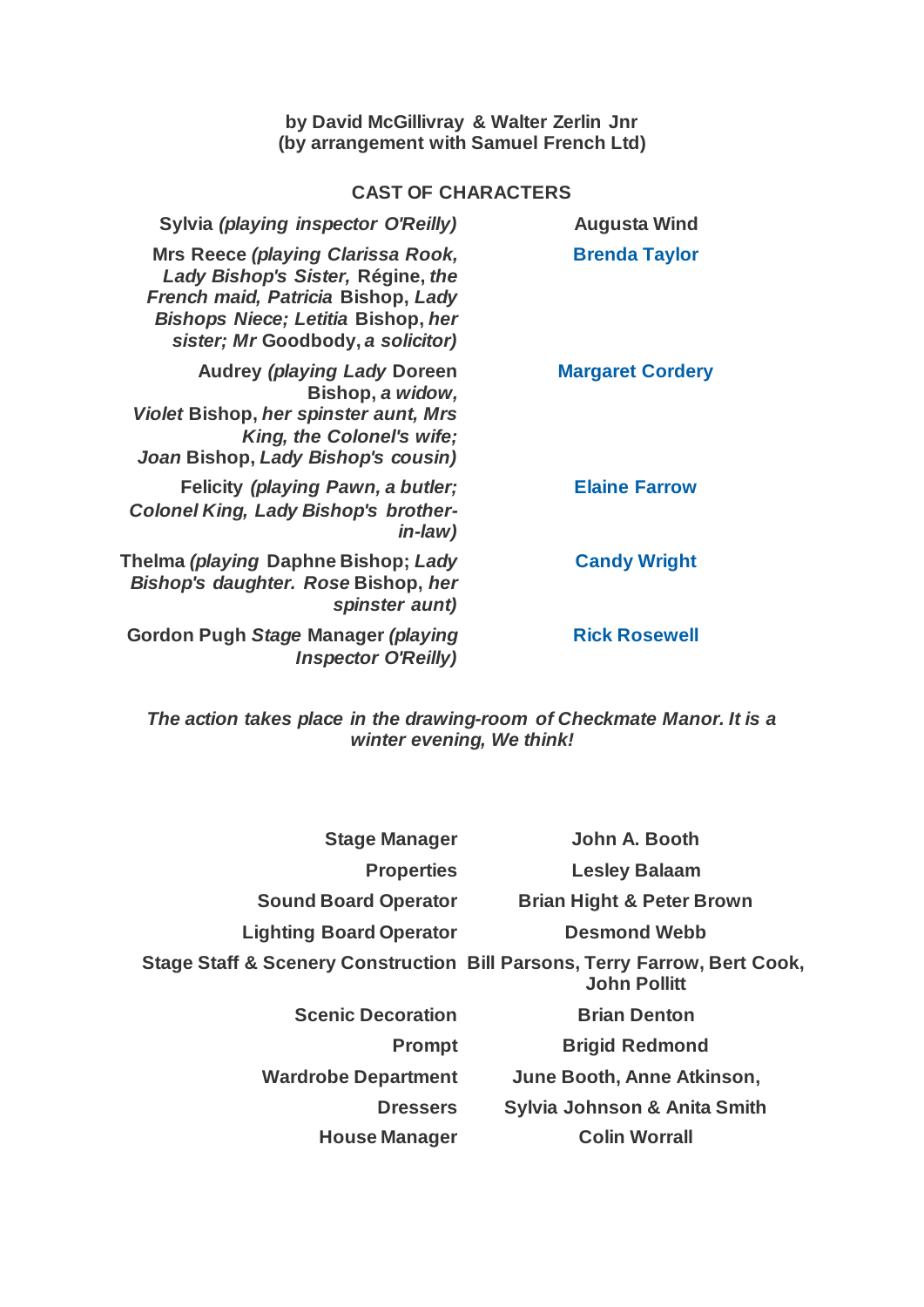**FOH Staff Shirley Barrett, Helen Baxter, Robin Baxter, Sylvia Height, Stephanie Herod, Anne Hosking, Barry Long, Jean Martin,Lynne Parsons, Jean Smith, Norman Smith, Lynne Wishart, Hazel Worrall Bar Management Brenda Cook, David Smethurst**

**Box office Ticket Sales Ann & Rick Rosewell Programme & Publicity Candy Wright**

**Brenda Taylor**



**A lady who has been involved in all aspects of amateur dramatics for many a year, in fact for many a decade she says, and wherever she and long suffering husband Bill have lived. Foisted herself upon Careline (We are pleased to say), last September and was delighted to be allowed her first foray into "pantomime". As the" Baroness", the evil stepmother in "Cinderella", she greatly appreciated the hissing and booing her character engendered. However Mrs Phoebe Reece will not be pleased to receive similar treatment. Brenda is not a bossy person!.**

**Margaret Cordery**



**Margaret appeared in the very first Careline production in 1997 of Cinderella where she displayed her acting talents and legs as "Prince Charming". She has since appeared in many other Careline shows. Along with being a versatile actress she is also a lovely dancer and great tapper. Her -**

**performance in "Stepping Out" as the irritating although endearing, rubber glove toting "Vera", has to be one of her best so far. On saying this, you should find her portrayal of her five different characters in this play tonight an absolute joy to watch.**

**Rick Rosewell**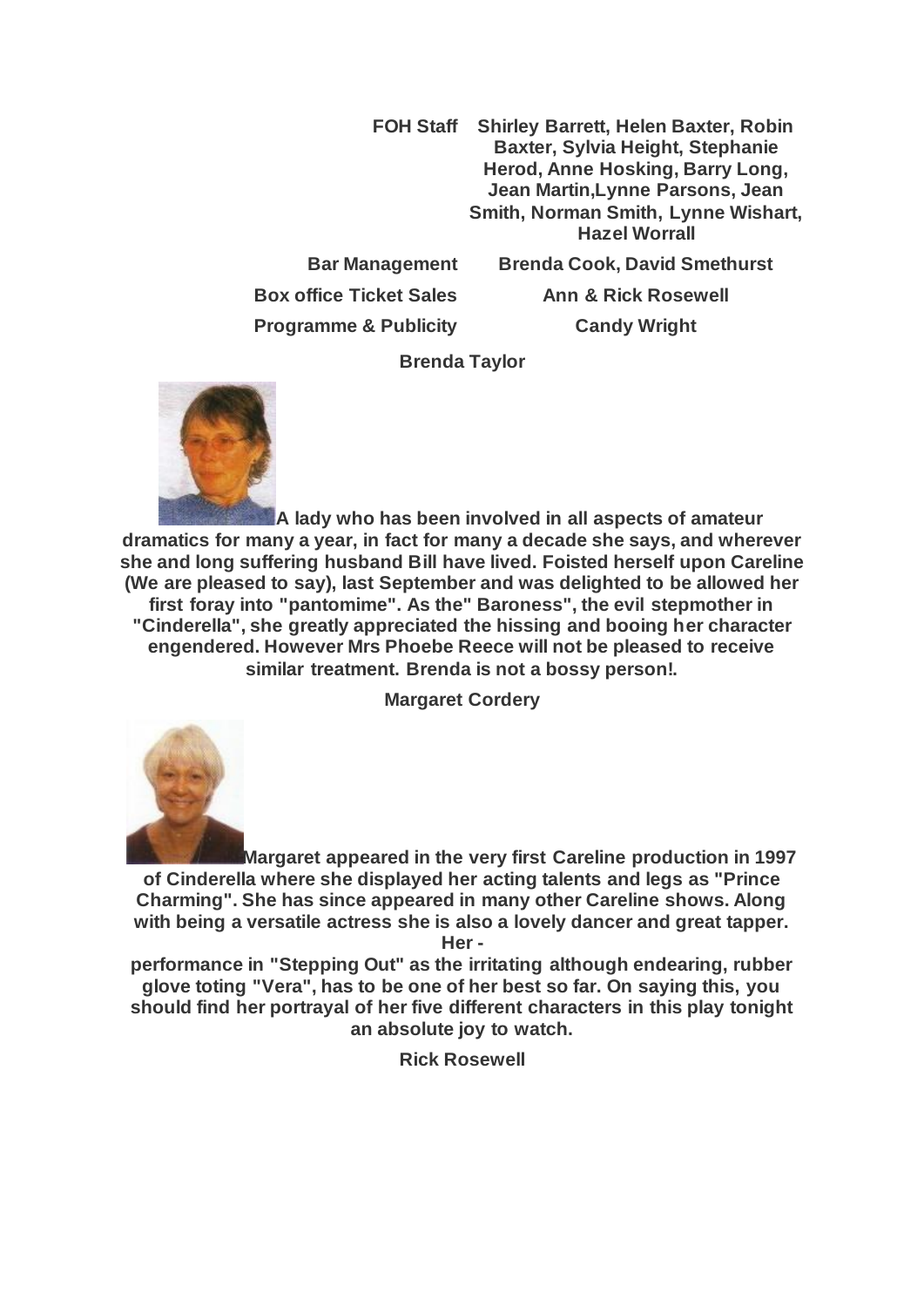

**Rick has played a variety of roles in previous Careline productions, three of those times "in skirts" as a Panto Dame. His interest in theatre stems from his earlier years in life as a "Butlins Redcoat". Although with his deep mellow voice, he probably didn't then imagine he would end up as the Nurse in "Babes in the wood, Jack in the Beanstalks Mother or one of the Ugly Sister's in Cinderella. Rick is a real trooper and unknown to our last panto's audience took a head dive through backstage scenery when he tripped in the dark and lay innert to everyone's horror. On asking him, "Rick, Rick, are you alright?", he responded, "Yes, but where's my orange wig! " Once on stage he never faltered, apart from whispering to his Ugly Sister, "Is my skirt straight?". He says he is looking forward to this comedy just to be normal again, well almost! ! You can decide for yourselves..**

**Elaine Farrow**



**Being a very active member of Careline Theatre, Elaine has the unbeatable record of having appeared in every production since its conception. She thoroughly enjoys the challenge of different character roles as well as giving full vent to her singing voice in Careline Pantos, and in this comedy play has put her usual enthusiasm and talent into the role of "Felicity", as "Pawn", as the "Colonel"!! Although she may be diminutive in size, you will see tonight, Elaine has an ability to fill the stage with her personality..**

**Candy Wright**



**Has been in love with theatre and show business for as long as she can remember. She became a member of Careline Theatre in 1997 and has appeared in most of their productions in one aspect or another. Previous to this she acted with Castle Theatre Denia and has a very fond memory of her part as the Singing Kissogram Girl, Mitzi, in their production of "Look no**  Hans". Candy's first love is comedy ,,,although song and dance in her not so **corpulent days were very popular with her. A bit of serious drama would**